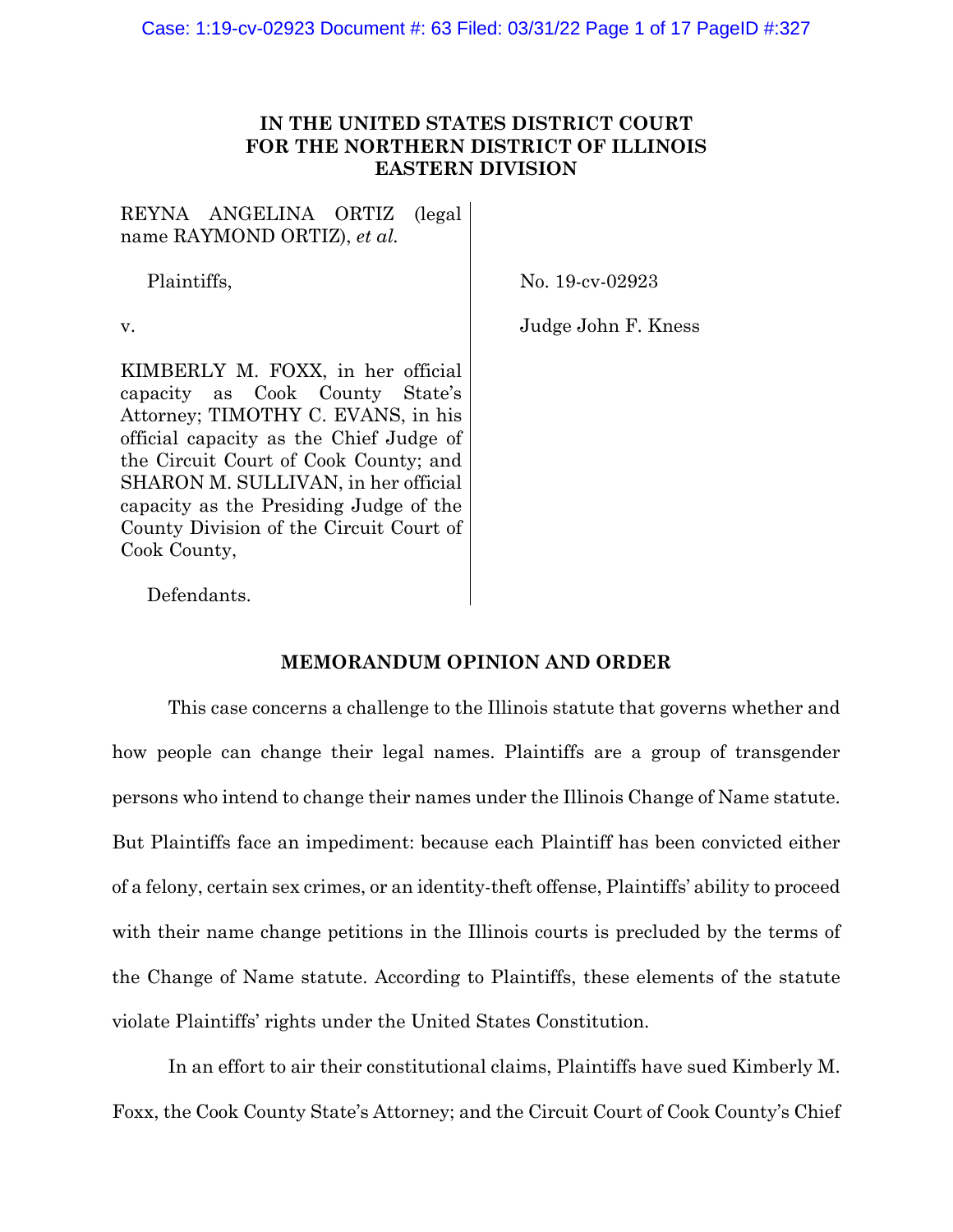# Case: 1:19-cv-02923 Document #: 63 Filed: 03/31/22 Page 2 of 17 PageID #:328

Judge Timothy C. Evans and Presiding Judge Sharon M. Sullivan (the "State Judges"). Plaintiffs seek a declaration that the Change of Name statute is unconstitutional, and they also seek a federal injunction commanding the State's Attorney and the State Judges either not to oppose or to fail to grant Plaintiffs' anticipated name-change petitions.

This Court, however, cannot reach the merits of Plaintiffs' suit, because the Court lacks jurisdiction over this case. As explained below, Plaintiffs lack standing to proceed against the State's Attorney in federal court, and well-established doctrines—including the need to respect the value of comity between coordinate judicial systems—preclude the Court from commanding the State Judges not to apply the Change of Name statute.

It may be true, as Thoreau wrote, that a "name pronounced is the recognition of the individual to whom it belongs." Henry David Thoreau, A Week on the Concord and Merrimack Rivers 170 (2010). It is certainly true that Plaintiffs, who seek to secure the right to have pronounced their chosen names, have presented weighty arguments against the Illinois Change of Name statute. But because Plaintiffs have failed to demonstrate that federal jurisdiction exists over this action, those substantive arguments will need to be presented to another forum. For the reasons that follow, Defendants' motions to dismiss are granted.

# **I. BACKGROUND**

In Illinois, whether and how a person can change their legal name is governed by statute. *See* 735 ILCS 5/21-101 *et seq*. ("Article XXI. Change of Name"). Of relevance to this case, the statute prevents two categories of convicted persons from

2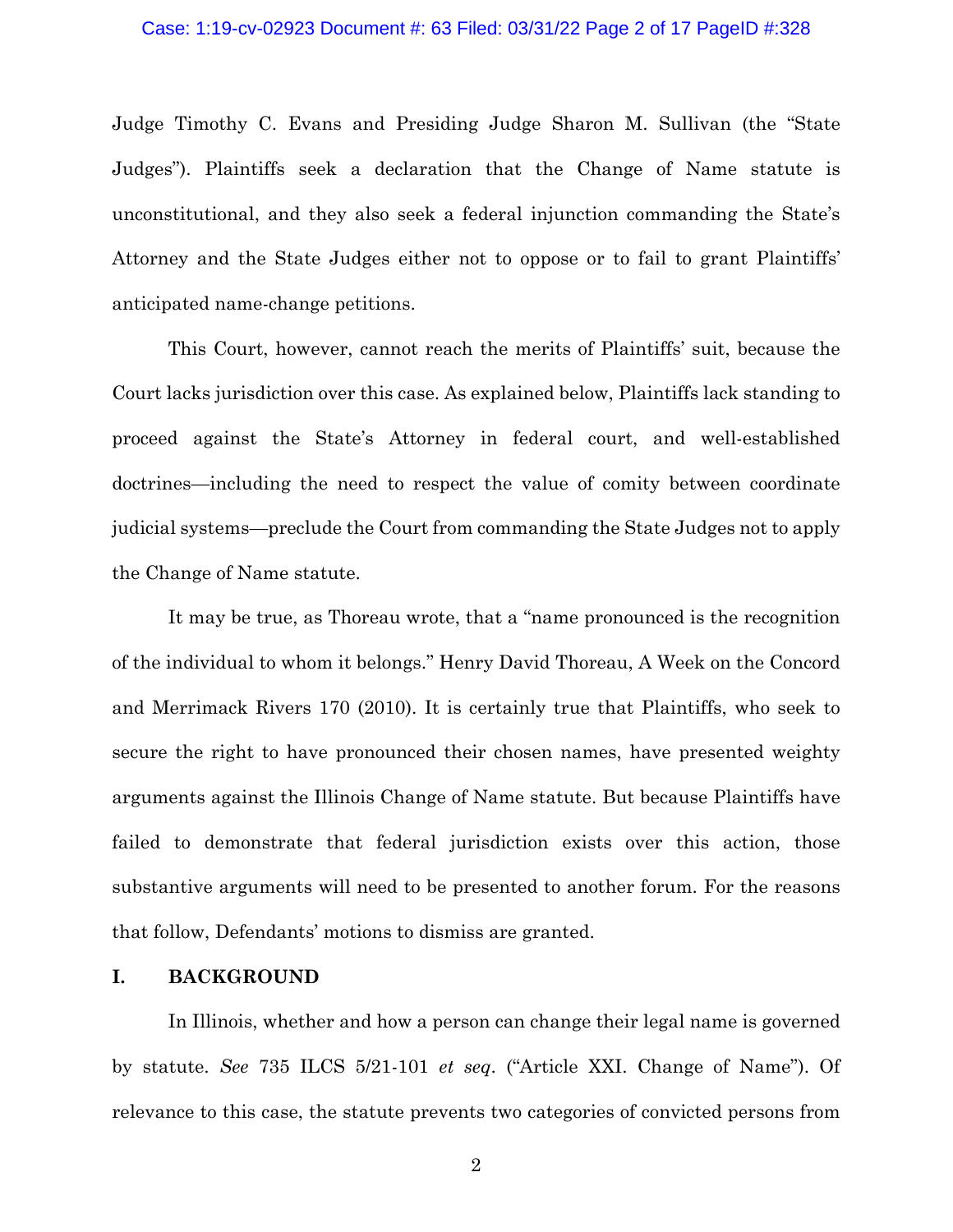### Case: 1:19-cv-02923 Document #: 63 Filed: 03/31/22 Page 3 of 17 PageID #:329

changing their names. First, a person cannot change their name for ten years if the person has been convicted of any felony. Second, a person is permanently prohibited from changing their name if the person has been convicted of identity theft, aggravated identity theft, or certain sexual offenses. 735 ILCS 5/21-101(b). Those restrictions maintain public safety by preventing felons, and particularly convicted fraudsters and sex offenders, from circumventing post-conviction registration requirements by changing their names. *See* H.R. Transcription Deb., 89th Gen. Assem., 108th Legis. Day, at 107 (Ill. 1996) ("Police agencies track convicted felons by name and date of birth. If a convicted felon changes his or her name, police agencies would not be able to determine his or her criminal record.") (statement of Rep. Pedersen).

Under the Change of Name statutory scheme, the process of changing a name is straightforward and starts with the filing of a petition in the circuit court for the petitioner's home county. 735 ILCS 5/21-101(a). Upon the filing of a petition, the circuit court clerk must serve copies of the petition on the State's Attorney and the Department of State Police. 735 ILCS  $5/21$ -102.5(a).<sup>1</sup> If the name-change petition reflects that the petitioner "has been adjudicated or convicted of a felony or misdemeanor," or has an arrest for a felony or misdemeanor for which a charge is pending or filed, the State's Attorney may require the petitioner to update his criminal history transcript. 735 ILCS 5/21-102(b). The State's Attorney may then

<sup>&</sup>lt;sup>1</sup> The statute was amended in 2021 such that "Department of" was replaced by "Illinois" preceding "State Police". See IL LEGIS 102-538 (2021), 2021 Ill. Legis. Serv. P.A. 102-538 (S.B. 2037). Neither party argues that change affects the substance of the statute or the merits of this suit.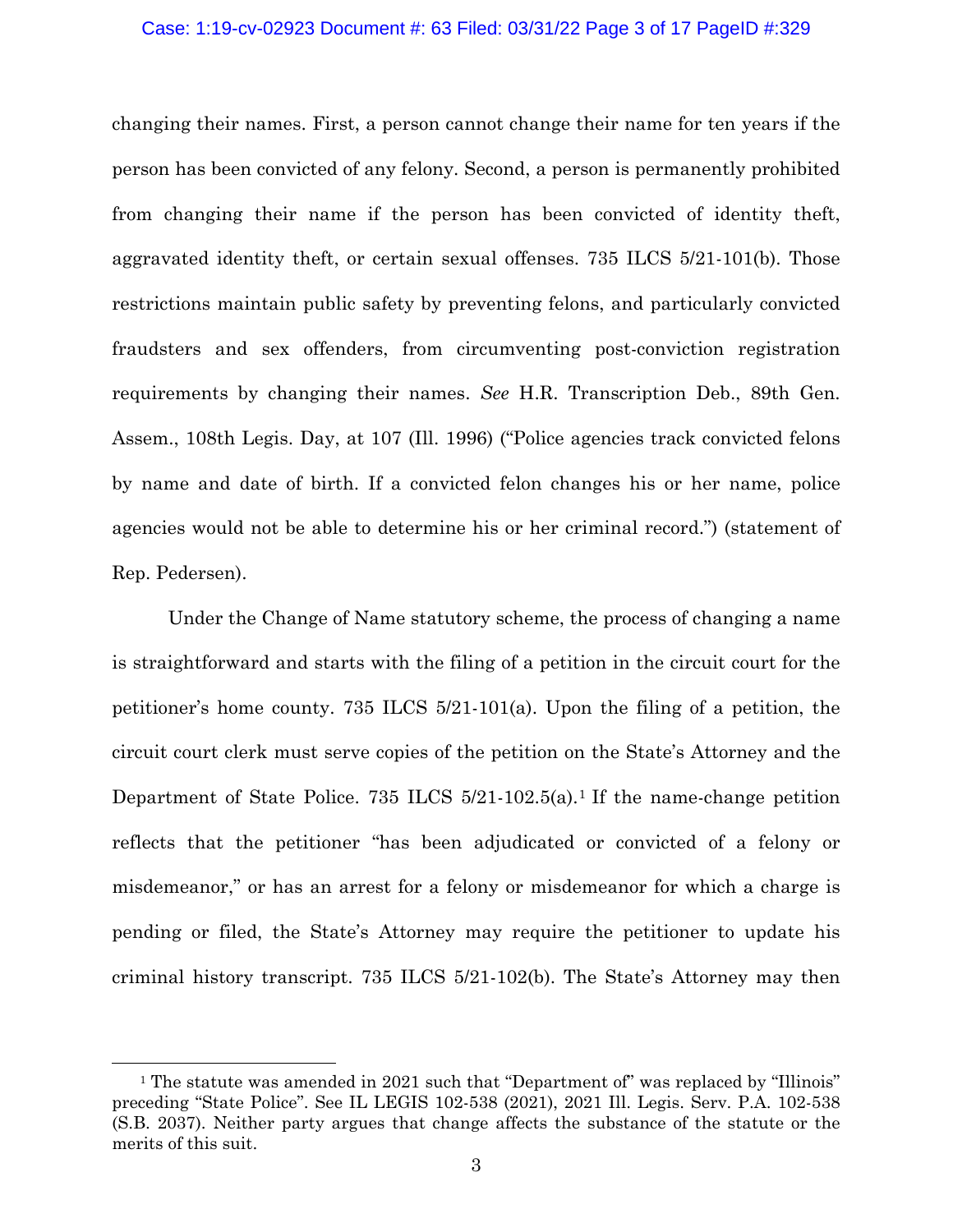choose to file an objection to a petition, *id.*, but nothing in the Change of Name statute makes the filing of an objection conclusive as to the validity of the petition.

Plaintiffs are a group of transgender persons with previous criminal convictions that disqualify them under the Change of Name statute from receiving name changes. (Dkt. 1  $\P$  3.) Plaintiffs have not yet attempted to change their names but Plaintiffs allege that they have not done so because, in their view, the statute disqualifies them from receiving name changes. (*Id.*) This disability, Plaintiffs contend, violates their First and Fourteenth Amendment rights. (*Id.*) In support of these claims, Plaintiffs set forth in the complaint various experiences that demonstrate how the use of their legal names requires them to engage in compelled speech and subjects them to discrimination. (*Id. ¶¶* 20–103.) Plaintiffs ask this Court to declare the statute as applied to them to be unconstitutional and to enjoin both the State's Attorney and the State Judges from applying the statute as enacted. (*Id.* at 24.)

Plaintiffs advance several theories in support of their claims for relief against Defendants. (*See generally id.*) Plaintiffs contend that the responsibilities of the State's Attorney under the Change of Name statute to request updates to criminal history transcripts, receive service of petitions, and file objections to petitions make her the proper state official defendant under *Ex parte Young*. (*Id. ¶* 13); *see Ex parte Young*, 209 U.S. 123 (1908). As for the State Judges, Plaintiffs contend that they are proper defendants to this suit because the State Judges act as administrators when "promulgating the rules, regulations, and policies" of the circuit courts that enforce the Change of Name statute's restrictions. (Dkt. 1 ¶ 14.)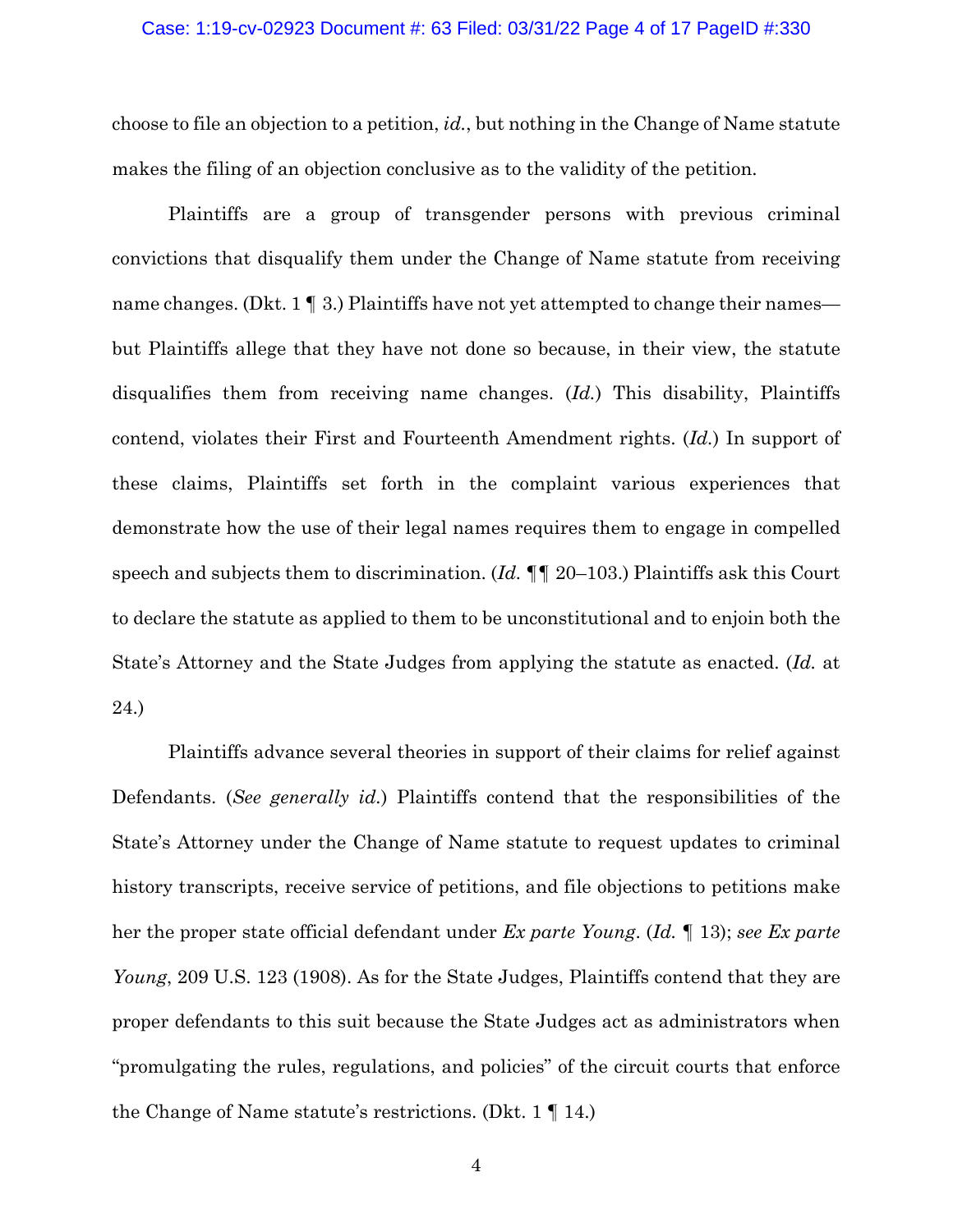#### Case: 1:19-cv-02923 Document #: 63 Filed: 03/31/22 Page 5 of 17 PageID #:331

Now before the Court are two separate motions to dismiss brought by the State's Attorney and the State Judges. (Dkt. 22; Dkt. 25.) In her motion, the State's Attorney contends that Plaintiffs lack constitutional standing and that, even if standing were not a barrier, Plaintiffs' claims should be dismissed because they are barred by the Eleventh Amendment. (Dkt. 23 at 3.) In addition, the State's Attorney argues that, because some Plaintiffs began using their chosen names before a relevant statutory amendment in 2010, those Plaintiffs fail to allege an injury in fact and fail to state a claim upon which relief can be granted. (*Id.* at 2.)

For their part, the State Judges contend that, because there is no adverse legal interest between the State Judges and Plaintiffs, there is no case or controversy. (Dkt. 26 at 3.) The State Judges also argue that Plaintiffs' claim should be dismissed under the Eleventh Amendment because the State Judges lack a sufficiently close connection with the statute's enforcement. (*Id.* at 6−7.) Finally, the State Judges argue that the text of the civil rights statute, 42 U.S.C. § 1983, bars injunctive relief against judicial officers. (*Id.* at 7−8.)

## **II. LEGAL STANDARD**

A motion under Rule 12(b)(6) "challenges the sufficiency of the complaint to state a claim upon which relief can be granted." *Hallinan v. Fraternal Order of Police of Chicago Lodge No. 7*, 570 F.3d 811, 820 (7th Cir. 2009). Each complaint "must contain sufficient factual matter, accepted as true, to 'state a claim to relief that is plausible on its face.' " *Ashcroft v. Iqbal*, 556 U.S. 662, 678 (2009) (quoting *Bell Atl. Corp. v. Twombly*, 550 U.S. 544, 570 (2007)). Those allegations "must be enough to raise a right to relief above the speculative level." *Twombly*, 550 U.S. at 555. Although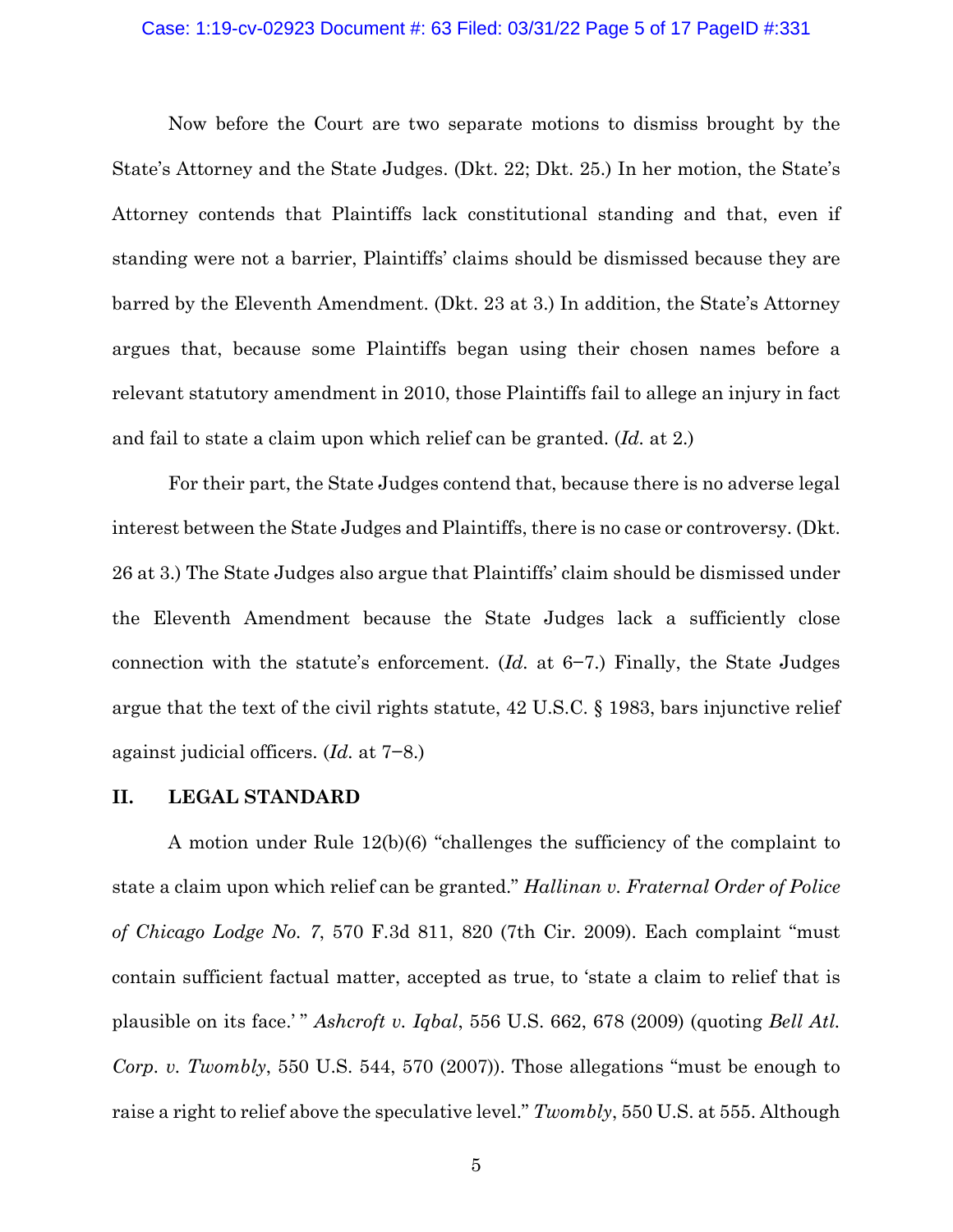#### Case: 1:19-cv-02923 Document #: 63 Filed: 03/31/22 Page 6 of 17 PageID #:332

legal conclusions are not entitled to the assumption of truth, *Iqbal*, 556 U.S. at 679, the Court, in evaluating a motion to dismiss, must accept as true the complaint's factual allegations and draw reasonable inferences in the plaintiffs' favor. *Ashcroft v. al-Kidd*, 563 U.S. 731, 742 (2011).

Under Rule 8(a)(2) of the Federal Rules of Civil Procedure, a complaint generally need only include "a short and plain statement of the claim showing that the pleader is entitled to relief." Fed. R. Civ. P.  $8(a)(2)$ . That short and plain statement must "give the defendant fair notice of what the claim is and the grounds upon which it rests." *Twombly*, 550 U.S. at 555 (cleaned up).

Article III of the Constitution requires an actual case or controversy between the parties. *Deveraux v. City of Chicago*, 14 F.3d 328, 331 (7th Cir. 1994). Plaintiffs seeking to demonstrate that they have standing to sue must show (1) that they suffered a concrete and particularized injury in fact; (2) a causal connection between the injury and the challenged conduct of the defendant; and (3) that the injury will be likely redressed by a favorable judicial decision. *Lujan v. Defenders of Wildlife*, 504 U.S. 555, 560–61 (1992). Because "[s]tanding is an essential component of Article III's case-or-controversy requirement," defendants may seek the dismissal of nonjusticiable claims through a Rule 12(b)(1) motion for lack of subject matter jurisdiction. *Apex Digital, Inc. v. Sears, Roebuck & Co.*, 572 F.3d 440, 443 (7th Cir. 2009) (quoting *Lujan*, 504 U.S. at 561).

Under the Eleventh Amendment of the United States Constitution, states (and their officers) are generally protected from suit. As a "general rule," private individuals "are unable to sue a state in federal court absent the state's consent."

6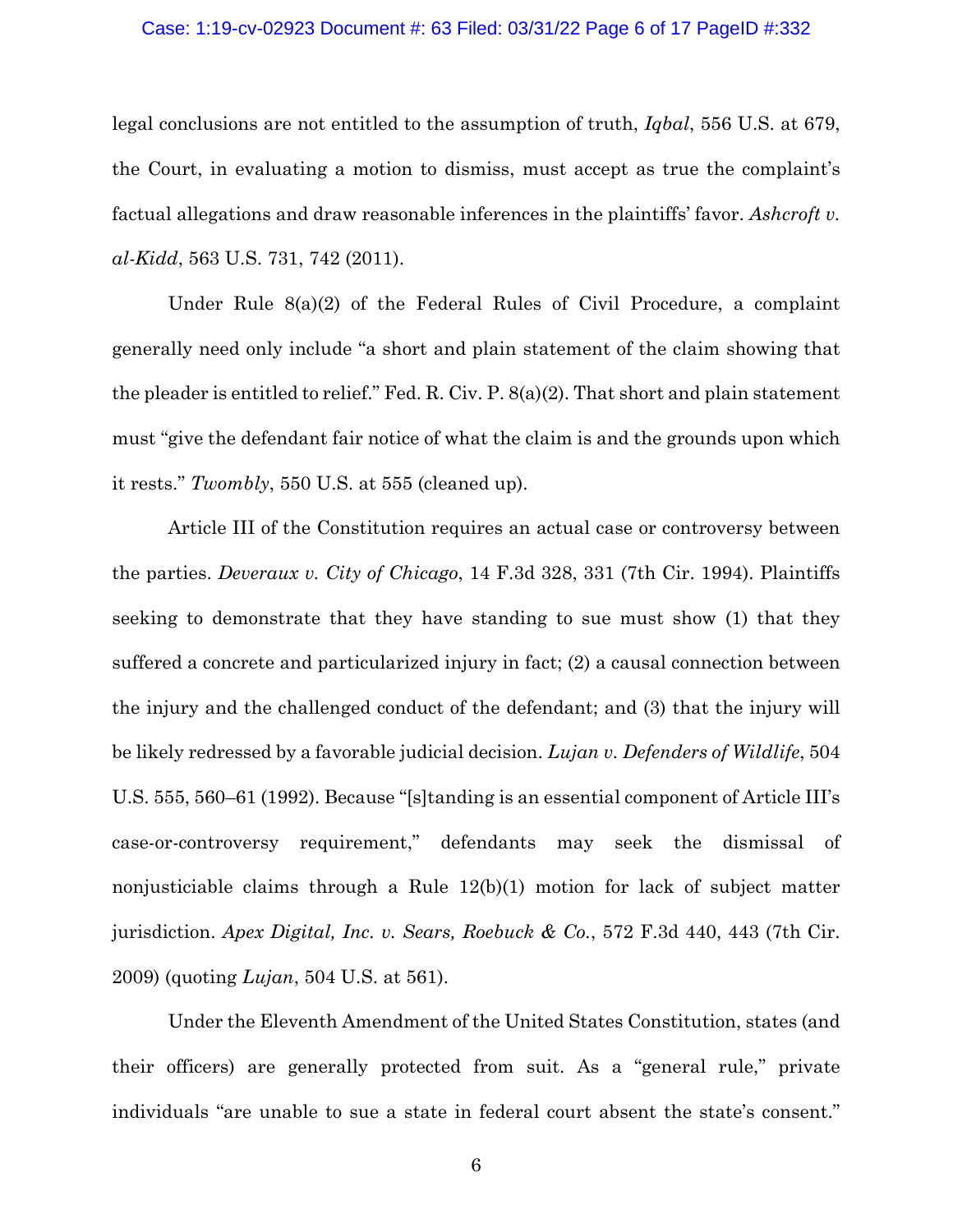# Case: 1:19-cv-02923 Document #: 63 Filed: 03/31/22 Page 7 of 17 PageID #:333

*McDonough Assocs., Inc. v. Grunloh*, 722 F.3d 1043, 1049 (7th Cir. 2013). That protection extends to state agencies and state officials acting in their official capacities. *Indiana Prot. & Advocacy Servs. v. Indiana Family & Soc. Servs. Admin.*, 603 F.3d 365, 370 (7th Cir. 2010).

Despite that general rule, the doctrine announced by *Ex parte Young*, 209 U.S. 123 (1908), provides an end-run around the general barrier to suit presented by the Eleventh Amendment. *Indiana Prot. & Advocacy Servs.*, 603 F.3d at 371. Specifically, a plaintiff can use the *Ex Parte Young* doctrine "by naming a state official who has 'some connection with the enforcement' of an allegedly unconstitutional state statute for the purpose of enjoining that enforcement." *Doe v. Holcomb*, 883 F.3d 971, 975 (7th Cir. 2018) (quoting *Ex parte Young*, 209 U.S. at 157). In applying *Ex parte Young*, a court needs to conduct a "straightforward inquiry" to determine if the complaint alleges an ongoing violation of federal law and whether the relief sought can be properly characterized as prospective. *McDonough Assocs.*, 722 F.3d at 1051.

#### **III. DISCUSSION**

### **A. The State's Attorney's Motion to Dismiss**

Plaintiffs seek relief from the State's Attorney's "causal[] connect[ion] with the enforcement of the Illinois Name Change Statute." (Dkt. 1 ¶ 13.) They contend that some form of declarative<sup>2</sup> or injunctive relief against the State's Attorney could

<sup>2</sup> Plaintiffs assert that they seek declaratory relief in their complaint, but it is unclear whether they purport to proceed under the Declaratory Judgment Act, 28 U.S.C. § 2201. (Dkt.) 1 ¶¶ 4, 13 (against State's Attorney), 14 (against State Judges)). It is true, of course, that a well-pleaded complaint need not plead legal theories. *Smith v. Med. Benefit Administrators Grp., Inc.*, 639 F.3d 277, 284 n.2 (7th Cir. 2011). But a district court "ought not grant declaratory relief unless there is an actual, 'substantial controversy between parties having adverse legal interests, of sufficient immediacy and reality to warrant the issuance of a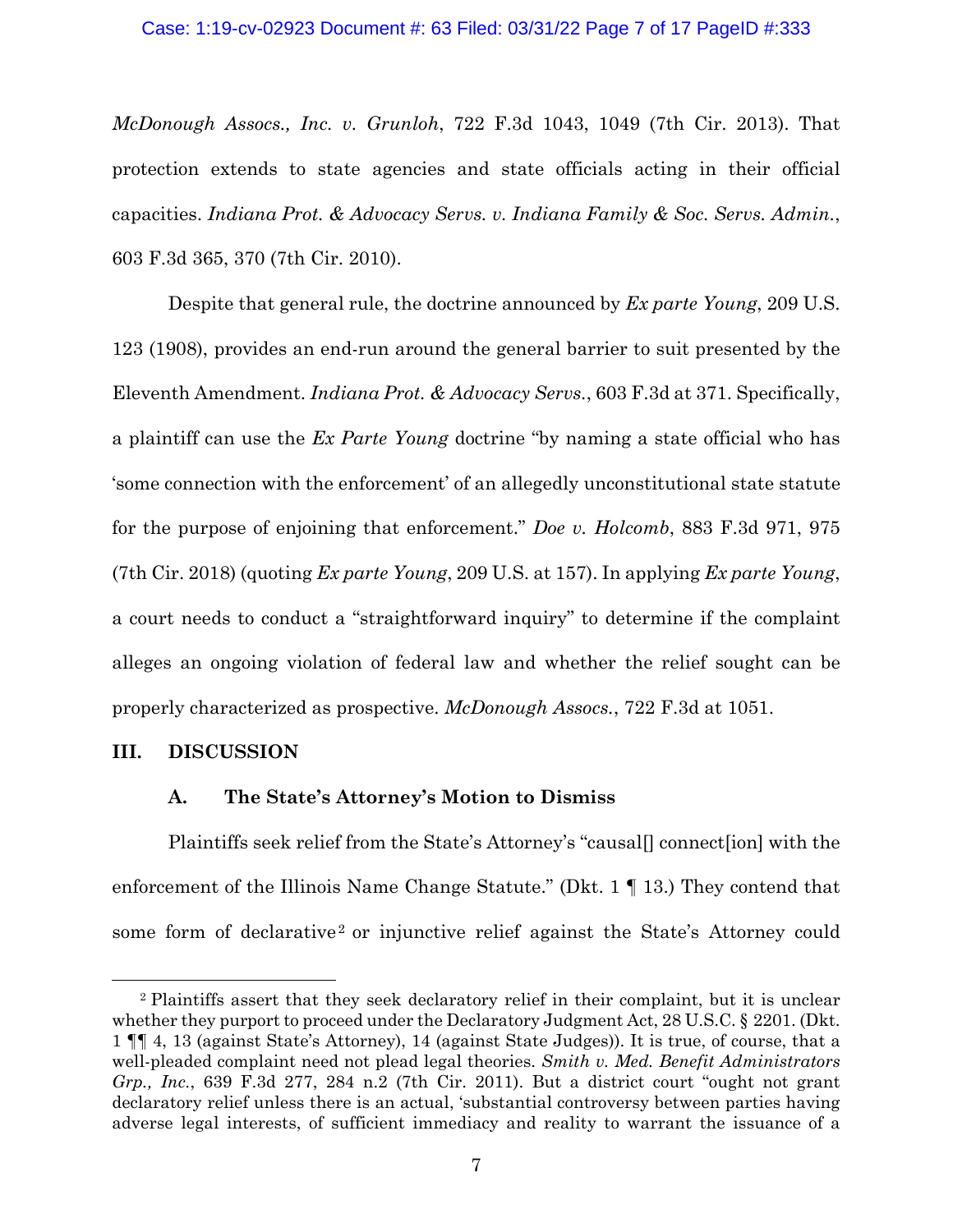#### Case: 1:19-cv-02923 Document #: 63 Filed: 03/31/22 Page 8 of 17 PageID #:334

redress their injuries. (*Id.*) Conversely, the State's Attorney argues that the connection between her office and that statute's enforcement is too tenuous to support the requested relief. (Dkt. 23 at 8 (citing *Holcomb*, 883 F.3d at 975).)

To survive dismissal, Plaintiffs must show an injury in fact, sufficient causal connection between the State's Attorney and her ability to enforce the statute, and that an injunction will address the harm. Any professed the injury must be traceable to the defendant's challenged conduct to support the finding of a causal connection. *Lujan*, 504 U.S. at 560. In the State's Attorney's view, because Plaintiffs fail to establish a sufficient connection between the State's Attorney's office and enforcement of the name-change statute, Plaintiffs cannot meet any of the three threshold issues necessary to find standing.

Central to the Court's resolution of this debate is *Doe v. Holcomb*, in which the district court dismissed a challenge to an Indiana name-change statute that required persons who sought a change of name to provide proof of United States citizenship. 883 F.3d at 75. In that case, the plaintiff, who sought a name change so that the plaintiff's name would "conform[]" to plaintiff's gender identity, sued various state officials, including the Indiana Attorney General, Marion County Clerk of Court, and Executive Director of the Indiana Supreme Court Division of State Court

declaratory judgment.'" *Nucor Corp. v. Aceros Y Maquilas De Occidente*, 28 F.3d 572, 578 (7th Cir. 1994) (quoting *Maryland Cas. Co. v. Pac. Coal Oil Co.*, 312 U.S. 270 (1941)); *see Shipley v. Chi. Bd. of Election Comm'rs,* 947 F.3d 1056, 1064 (7th Cir. 2020) ("The Declaratory Judgment Act permits a federal court to award a declaratory judgment only in 'a case of actual controversy.' "). For the reasons set forth in this Opinion, even if Plaintiffs' case could fairly be viewed as seeking a declaratory judgment, Plaintiffs have failed to show the existence of a justiciable controversy that would warrant a declaratory judgment.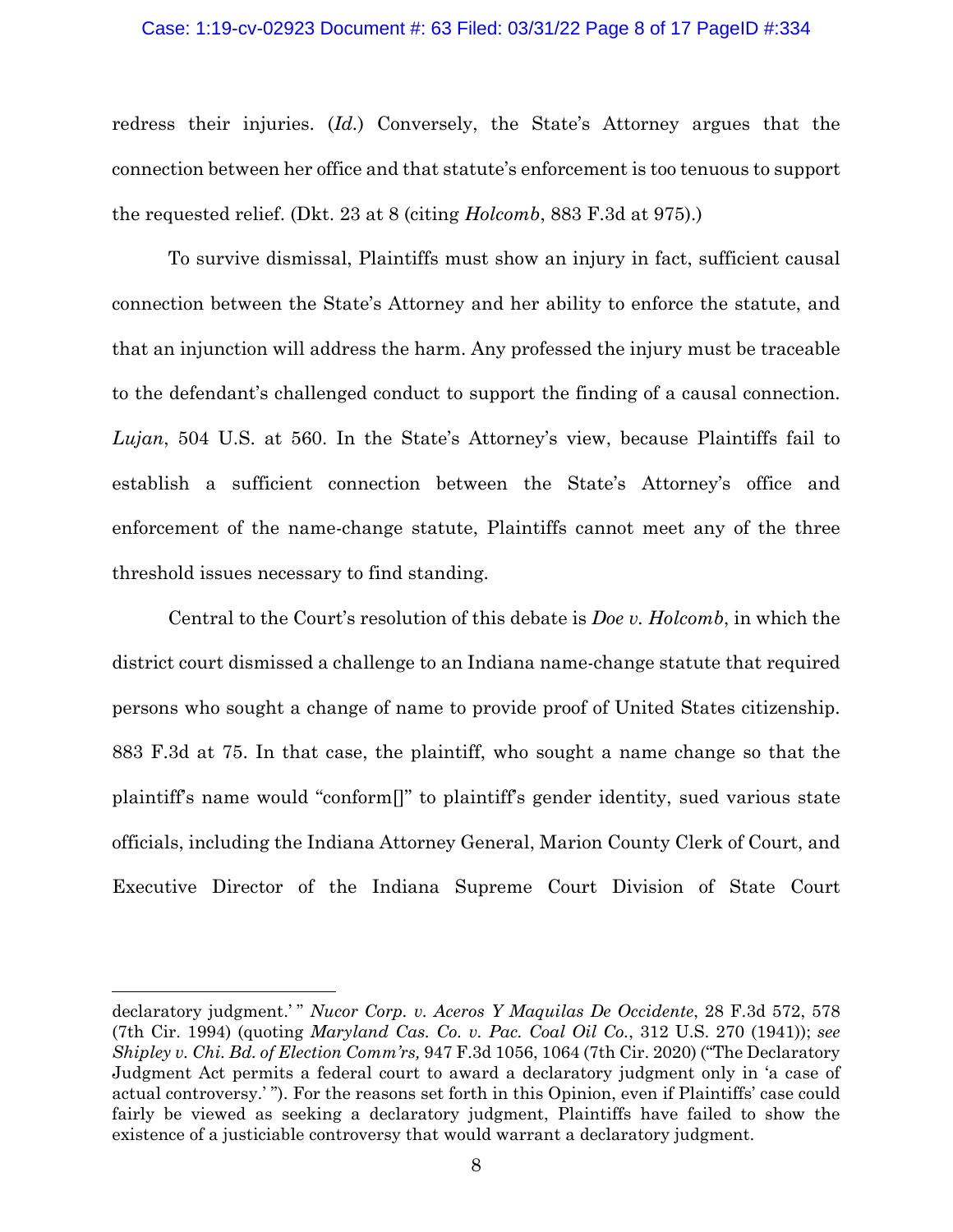Administration. *Id.* at 974–75. Among other things, the district court held that the plaintiff lacked standing to proceed against the state Attorney General. *Id.* at 977.

On appeal, the Seventh Circuit, over the thoughtful dissent of Judge Wood, concluded that, because the "Attorney General has not threatened to do anything, and cannot do anything" adverse to the plaintiff under the name-change statute, permitting the plaintiff's complaint to go forward would "extend *Ex Parte Young* past its limits." *Id.* at 977. As the court explained, the Attorney General's "connection to the enforcement of the name-change statute" was not sufficiently "intimate" to allow the case to continue. *Id.* In addition, the majority dismissed the claims against all of the other defendants in *Holcomb* for lack of standing—either lack of injury or lack of causation and redressability. 883 F.3d at 976–79.

*Holcomb* establishes that Plaintiffs' case against the State's Attorney cannot go forward. Under the Change of Name statute, the State's Attorney has a limited set of responsibilities: she may request an update to a petitioner's criminal history transcript, receive a copy of the petition, and file a written objection to a petition. 735 ILCS 5/21-102.5. Not included in those duties, however, is the authority to grant or deny a name change—at most, the State's Attorney can *ask* that the petition be denied. But the final decision whether to grant or deny the petition rests with the adjudicative body: the circuit court.

Stated differently, the State's Attorney does not enforce the Change of Name statute. *See Whole Woman's Health v. Jackson*, 142 S. Ct. 522, 534 (2021) (noting the pitfalls of seeking an injunction against a state official who lacks "any enforcement authority . . . that a federal court might enjoin him from exercising."); (citing *Mendez*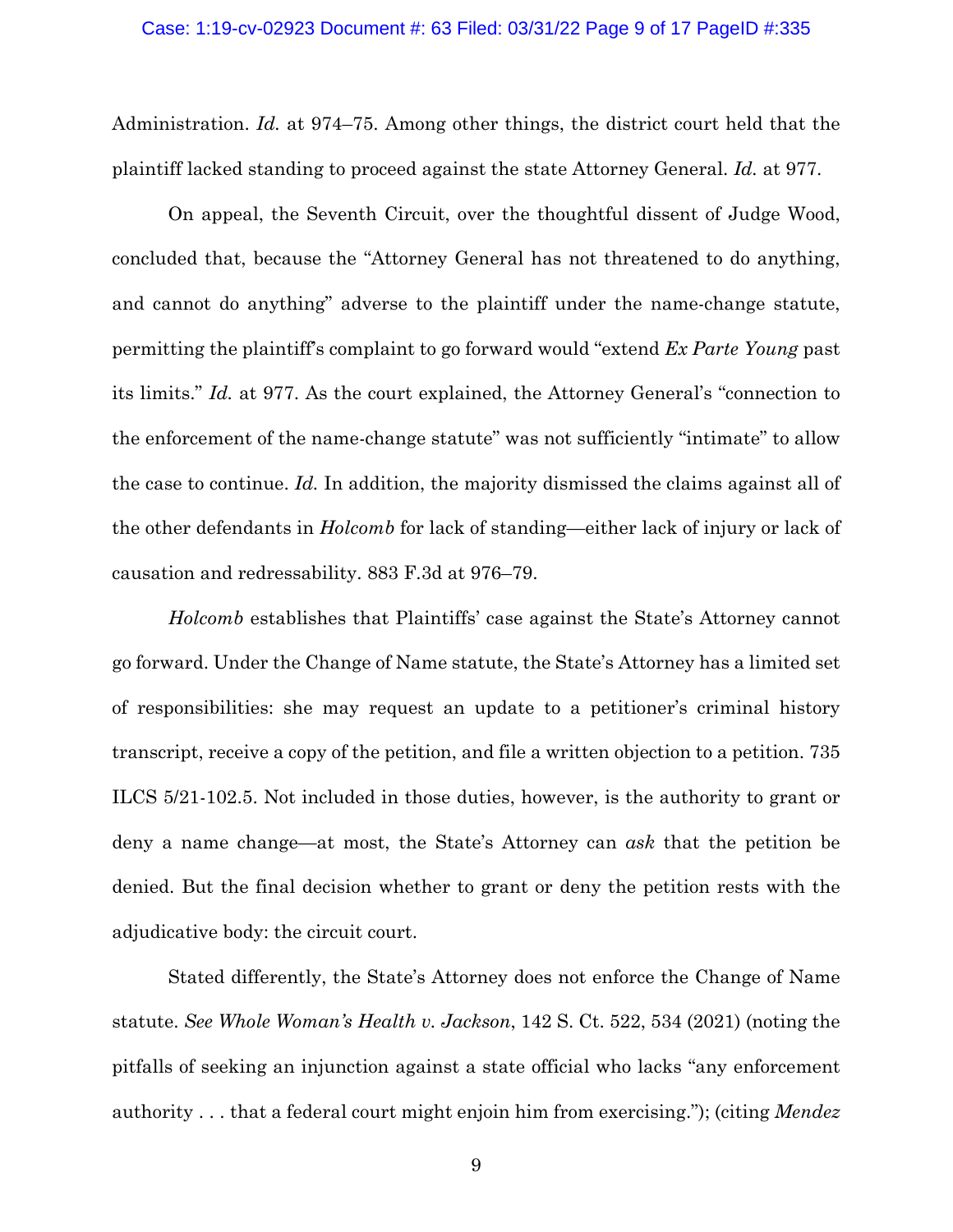*v. Heller*, 530 F.2d 457, 460 (2d Cir. 1976)); *Holcomb*, 883 F.3d at 977–78; *cf*. Jonathan F. Mitchell, *The Writ-of-Erasure Fallacy*, 104 Va. L. Rev. 933, 938 (2018) ("All [an] injunction does is prevent the named defendant[] from *enforcing* that law while the court's injunction remains in place."). As a practical matter, the State's Attorney's objection would not be the cause of any injury to Plaintiffs; they cannot show, therefore, that an injunction against the State's Attorney would redress their injuries. *See Holcomb*, 883 F.3d at 979 (finding that the plaintiff did not have standing to sue the county clerk who had no authority to grant or deny name changes).

Plaintiffs have failed to show that the State's Attorney is either the cause of, or the solution to, their objections to the Change of Name statute.3 Put more precisely, Plaintiffs cannot show that they possess standing to proceed against the State's Attorney. Because standing is an essential component of subject matter jurisdiction, the State's Attorney's motion to dismiss is well-founded, and the claims against the State's Attorney must be dismissed for lack of jurisdiction.4

<sup>3</sup> The State's Attorney also separately seeks to dismiss the subset of Plaintiffs who chose their names before July 1, 2010, arguing that, because the statute invalidated only common law name changes adopted after July 1, 2010, those Plaintiffs fail to allege a cognizable injury. *See* 735 ILCS 5/21-105. Because the Court finds that all of Plaintiffs' claims against the State's Attorney should be dismissed, that issue is moot.

<sup>4</sup> Moreover, to fit within the *Ex parte Young* exception, an injunction prohibiting an official's conduct must be able to provide prospective relief. But for the same reason that the State's Attorney has only an advisory role, an injunction against her would fail to provide meaningful prospective relief. S*ee id.* at 975 ("[W]here a plaintiff sues a state official to enjoin the enforcement of a state statute, the requirements of *Ex parte Young* overlap significantly with the last two standing requirements—causation and redressability".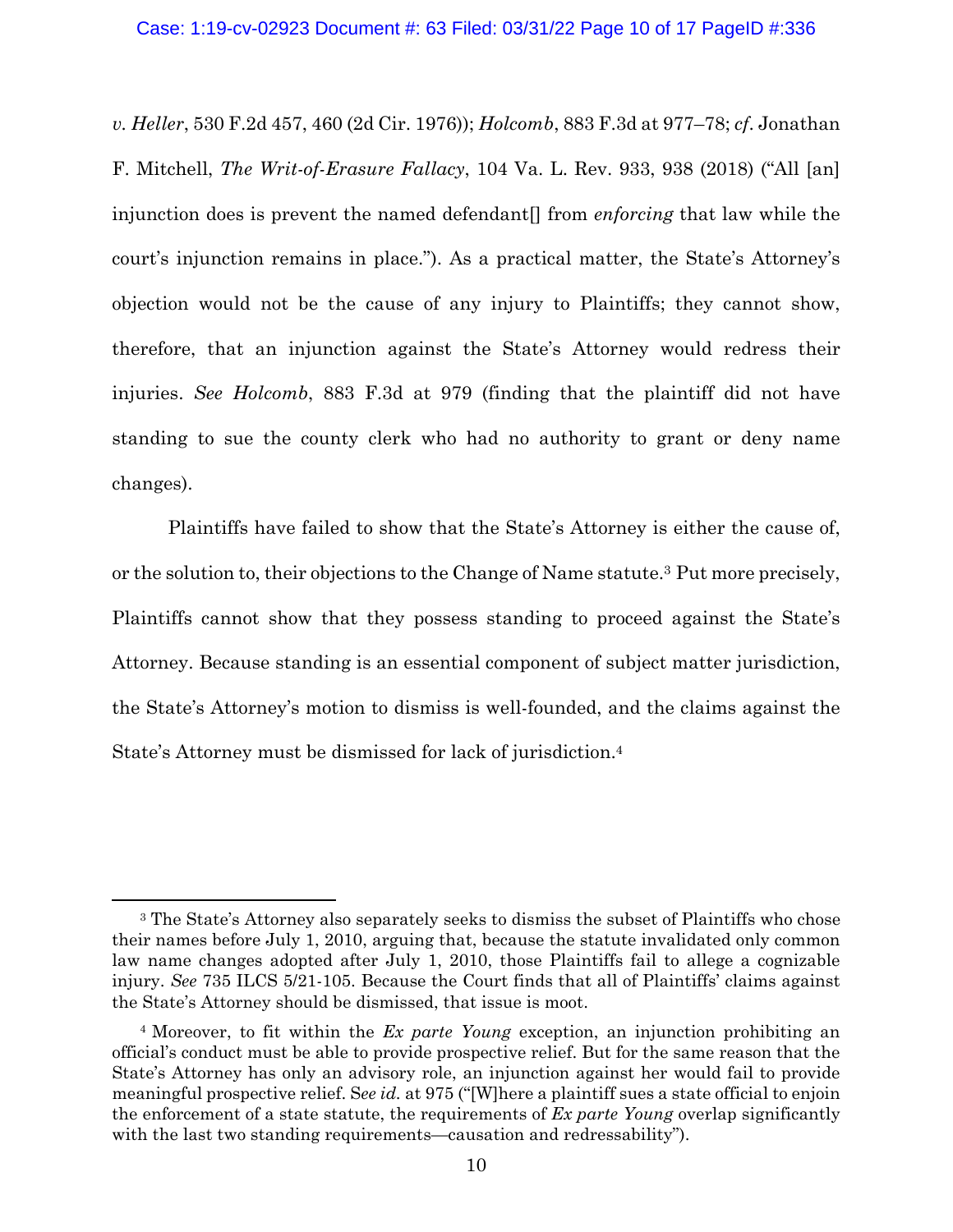### **B. The State Judges' Motion to Dismiss**

Plaintiffs also contend that the State Judges, in their official administrative capacities, are causally connected with enforcing the Illinois Change of Name statute such that declaratory and injunctive relief would redress Plaintiffs' injuries. (Dkt. 1 ¶ 14.) Plaintiffs assert that the State Judges act as administrators by "promulgating the rules, regulations, and policies" that enforce the Change of Name statute. (*Id.*) Whether the State Judges act as administrators of the Change of Name statute or, instead, as more traditional adjudicators of legal claims matters to this dispute, Plaintiffs explain, because conventional limitations on suing judges do not apply where judges act as "administrators." *Coleman v. Dunlap*, 695 F.3d 650, 653 (7th Cir. 2012) ("[J]udges have immunity only for the decisions they make as adjudicators, not the decisions they make as administrators[.]"

In contrast, the State Judges argue that, because judges who adjudicate petitions under the Change of Name statute do so in their judicial capacity, there is no live case or controversy between them and Plaintiffs. (Dkt. 26 at 3–5.) The State Judges also argue that they are not proper defendants to this challenge to the constitutionality of a state statute. (*Id.* at 6–7.)

As a general rule, "[j]udicial immunity extends to acts performed by the judge 'in the judge's *judicial capacity*.'" *Dawson v. Newman*, 419 F.3d 656, 661 (7th Cir. 2005) (quoting *Dellenbach v. Letsinger*, 889 F.2d 755, 758 (7th Cir. 1989)). That means "judicial acts," but not "ministerial or administrative acts." *Id.* (quoting *Lowe v. Letsinger*, 772 F.2d 308, 311 (7th Cir. 1985)). To be sure, there is "imprecision inherent in 'attempting to draw the line between truly judicial acts, for which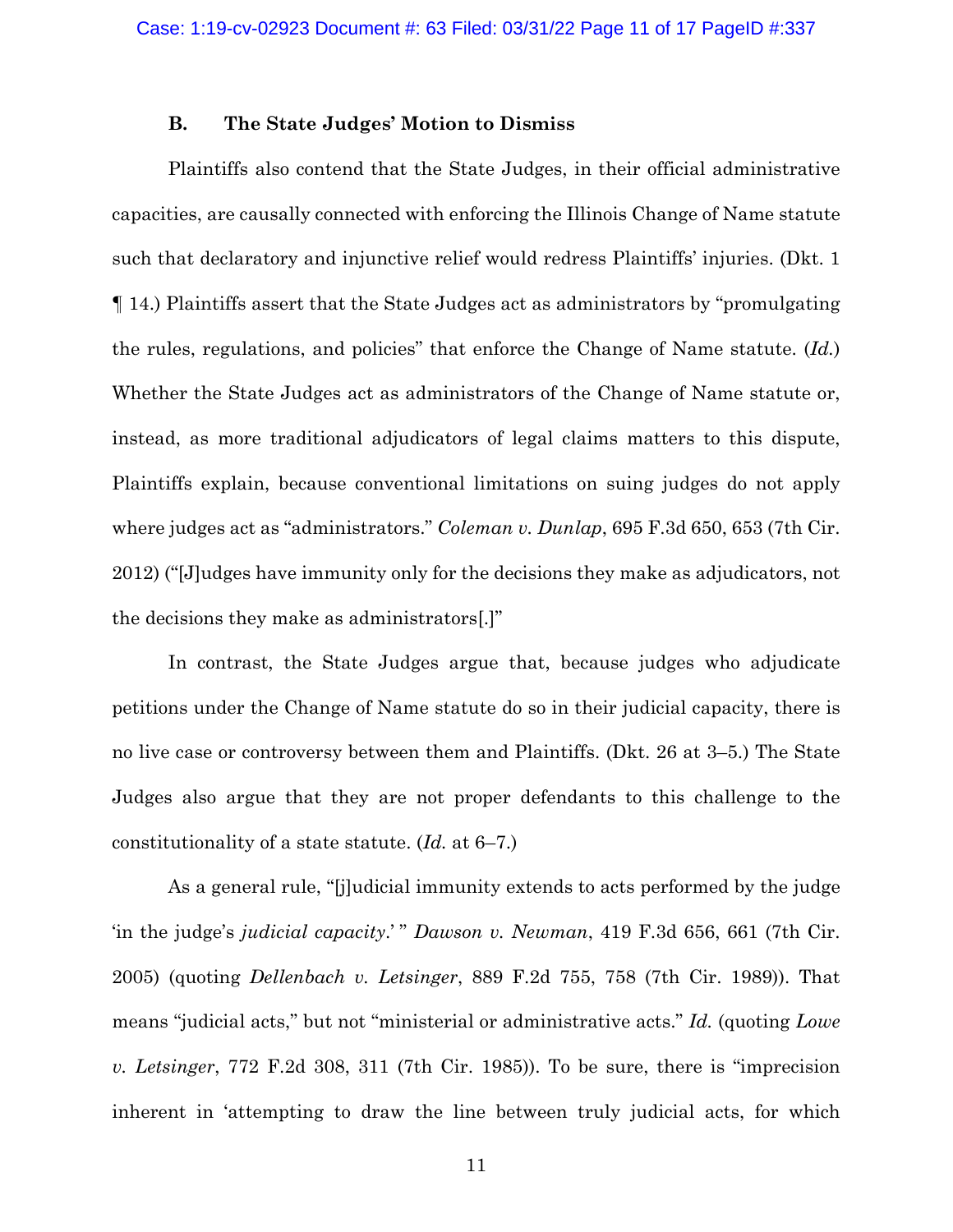#### Case: 1:19-cv-02923 Document #: 63 Filed: 03/31/22 Page 12 of 17 PageID #:338

immunity is appropriate, and acts that simply happen to have been done by judges.'" *Id.* (quoting *Forester v. White*, 484 U.S. 219 (1988)); *see id.* at 660–61 ("The doctrine of judicial immunity has been embraced for centuries [and] confers complete immunity from suit, not just a mere defense to liability") (cleaned up).

Beyond judicial immunity, the justiciability of Plaintiffs' complaint against the State Judges depends on whether 42 U.S.C. § 1983 allows suit against the judges in their official capacity under *Ex parte Young*. But Plaintiffs start from a difficult position because section 1983 specifically bars injunctive relief against a judicial officer. *Smith v. City of Hammond, Indiana*, 388 F.3d 304, 307 (7th Cir. 2004). And the Seventh Circuit has explained that a state judge performing the judicial function cannot create a justiciable case or controversy. *Dawson*, 419 F.3d at 660–61. Ultimately, if a party is upset with the result of a judicial act—if a judge "errs 'through inadvertence or otherwise' " that party's " 'remedy is through the appellate process.' " *Id.* (quoting *Lowe*, 772 F.2d at 311).

As with the case against the State's Attorney, absent a showing of an adverse interest sufficient to create a live case or controversy, there cannot be federal jurisdiction to hear a case against the State Judges. *Kawasaki Heavy Indus., Ltd. v. Bombardier Recreational Prods., Inc.*, 660 F.3d 988, 999 (7th Cir. 2011). Determining whether an adverse interest exists, however, requires understanding the State Judges' role in granting a petition under the Change of Name statute.

To grant a name-change petition, the court must determine whether the statutory requirements for granting the petition are met. 735 ILCS 5/21-101. But the broad statutory language of the Change of Name statute does not mean the judge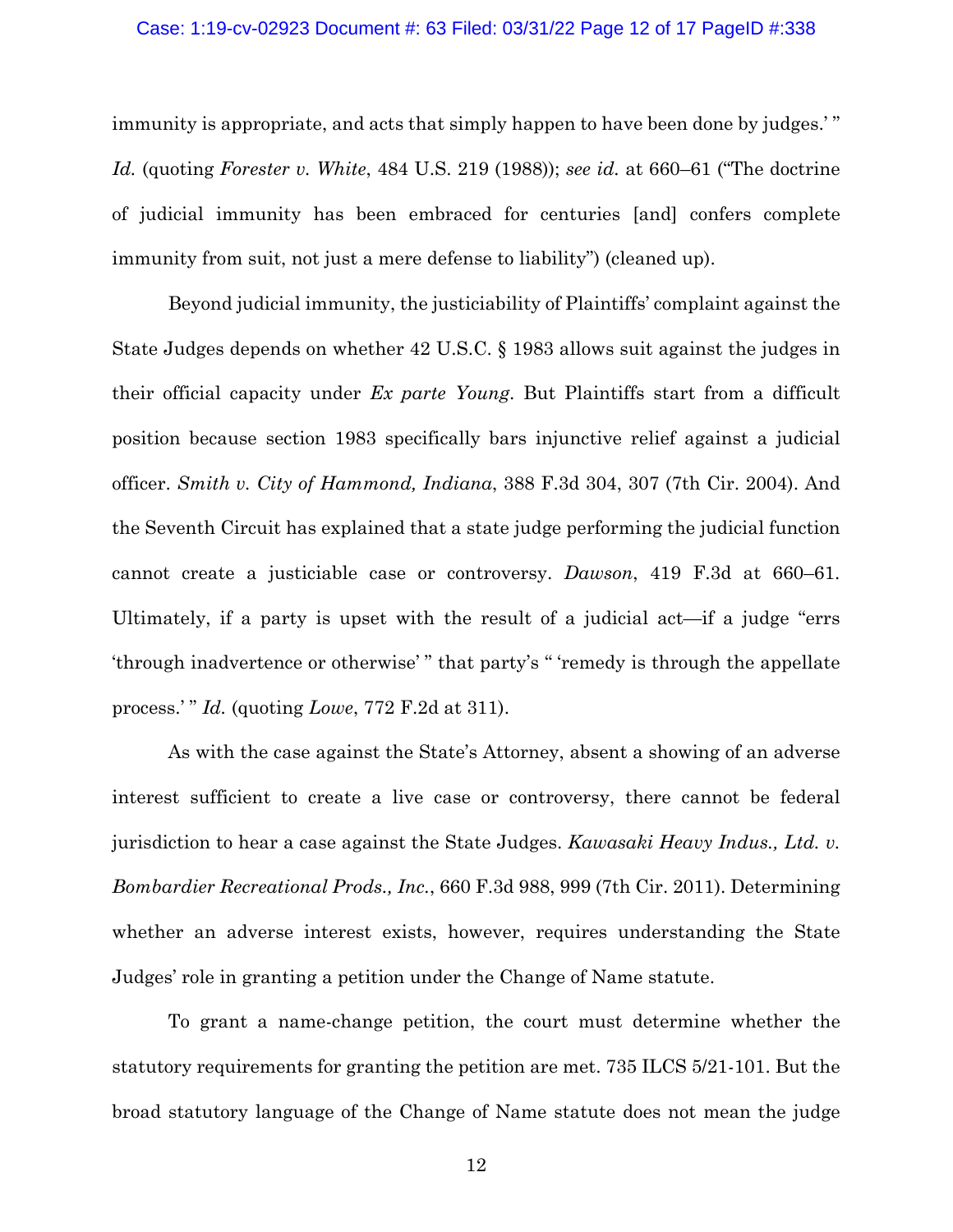### Case: 1:19-cv-02923 Document #: 63 Filed: 03/31/22 Page 13 of 17 PageID #:339

who hears a name-change petition acts acting outside of an adjudicative capacity. Quite the opposite: judges can act with broad discretion without either imperiling their neutrality or negating a finding that they are performing a judicial function. *See, e.g., Nollet v. Justices of Trial Court of Com. Of Mass.*, 83 F. Supp. 2d 204, 211 (D. Mass. 2000) (judges acted in an adjudicatory capacity despite "wide latitude in fashioning the conditions" of restraining orders). Applying statutes on the path to reaching a legal holding is at the core of the judicial function, and that is just what judges do when ruling on a name-change petition: they apply controlling law to a set of facts.

Nor does the fact that a judge denies a name-change petition by applying the language of the Change of Name statute mean that the judge is legally "adverse" to the petitioner. Were that so, then every decision of a judge to apply a statute in ruling against a party could potentially give rise to a case or controversy between the judge and the party. That point was made by the First Circuit in *In re Justices of Supreme Court of Puerto Rico*, where the court held that plaintiffs seeking to challenge a statute did not have an "adverse legal interest" with the Justices of the Supreme Court of Puerto Rico. 695 F.2d 17, 21 (1st Cir. 1982) (quoting *Aetna Life Ins. Co. v. Haworth*, 300 U.S. 227, 240–241 (1937)). In that case, the First Circuit concluded that no case or controversy existed because the "Justices' only function concerning the statutes being challenged is to act as neutral adjudicators rather than as administrators, enforcers, or advocates." *Id.* As that Court explained, the lack of role for the Justices to play in a statute's passage and their subsequent lack of role in enforcement undermine the alleged adversity in "the court or judges who are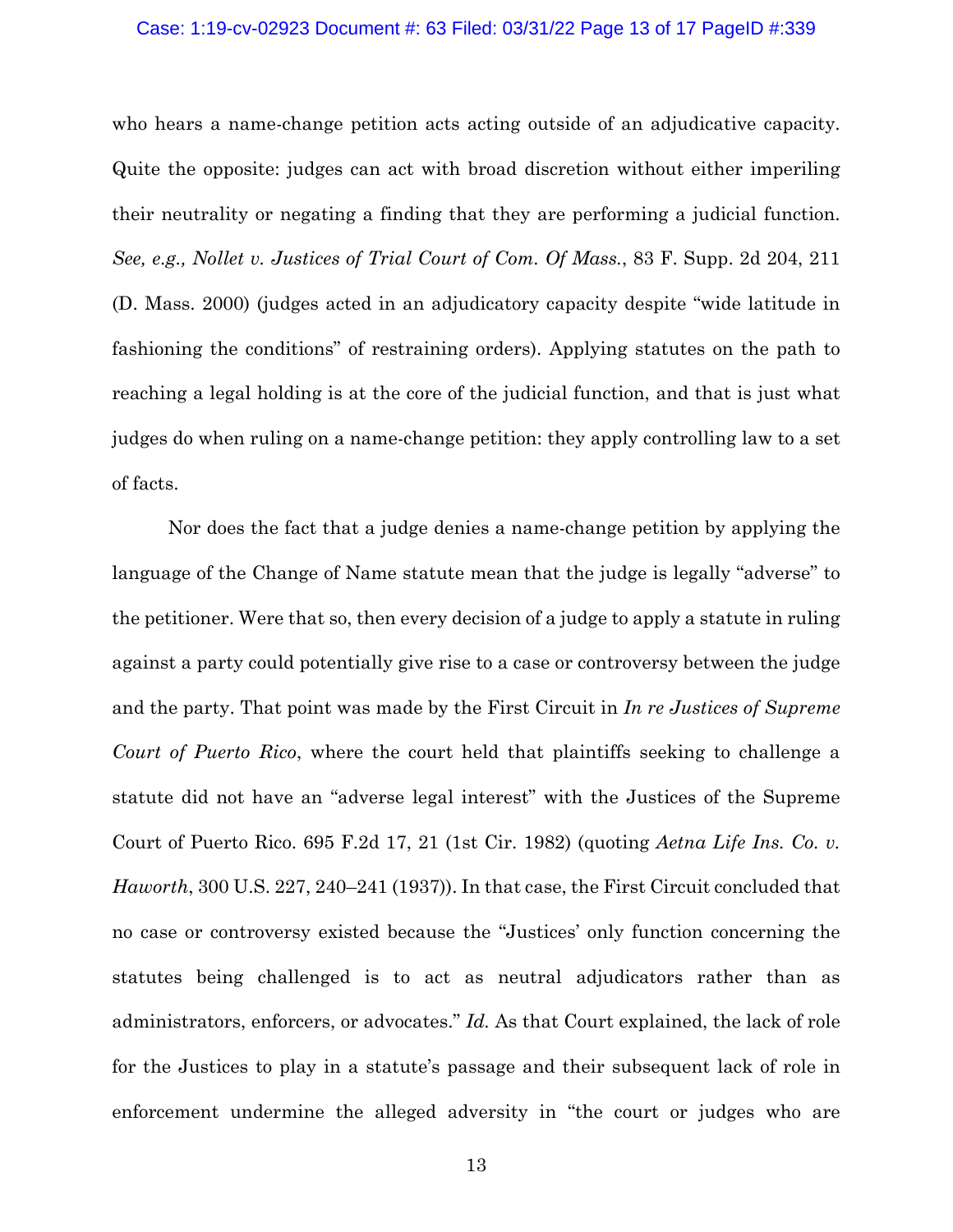### Case: 1:19-cv-02923 Document #: 63 Filed: 03/31/22 Page 14 of 17 PageID #:340

supposed to adjudicate the merits of the suit that the enforcement official may bring." *Id.* at 22.

As in *In re Justices*, so too here. The State Judges have no legal interests adverse to name-change petitioners. The State Judges played no role in the statute's enactment, they do not initiate any actions or independent enforcement activity based on the Change of Name statute, and they possess no particularized interest in whether a given petitioner receives a name change. *See id.* at 21. Rather, the State Judges' role is purely adjudicative.

Plaintiffs' attempts to characterize the State Judges' acts as nonjudicial in character are unavailing. When determining whether an act is judicial, a court considers " 'whether it is a function normally performed by a judge,' and the 'expectations of the parties, *i.e.*, whether they dealt with the judge in his judicial capacity.' " *Kowalski*, 893 F.3d at 998 (quoting *Stump v. Sparkman*, 435 U.S. 349, 362 (1978)). After all, processing a name-change petition requires discretion and judgment—factors that weigh in favor of considering an act to be judicial in nature. *See id.* Because name changes in Illinois are ordinarily handled by the courts and require the use of discretion, they are judicial acts.

Plaintiffs counter that suit is proper against the State Judges because they are acting in an administrative, rather than judicial, capacity by "promulgating the rules, regulations, and policies" that may lead to denial of their petitions. (Dkt. 1 ¶ 14.) Even assuming that Plaintiffs' claims do not suffer from a lack of ripeness, Plaintiffs cannot point to any specific rules, regulations, or policies, promulgated by the State Judges—only to the statute's text. But that text does not support Plaintiffs' claims.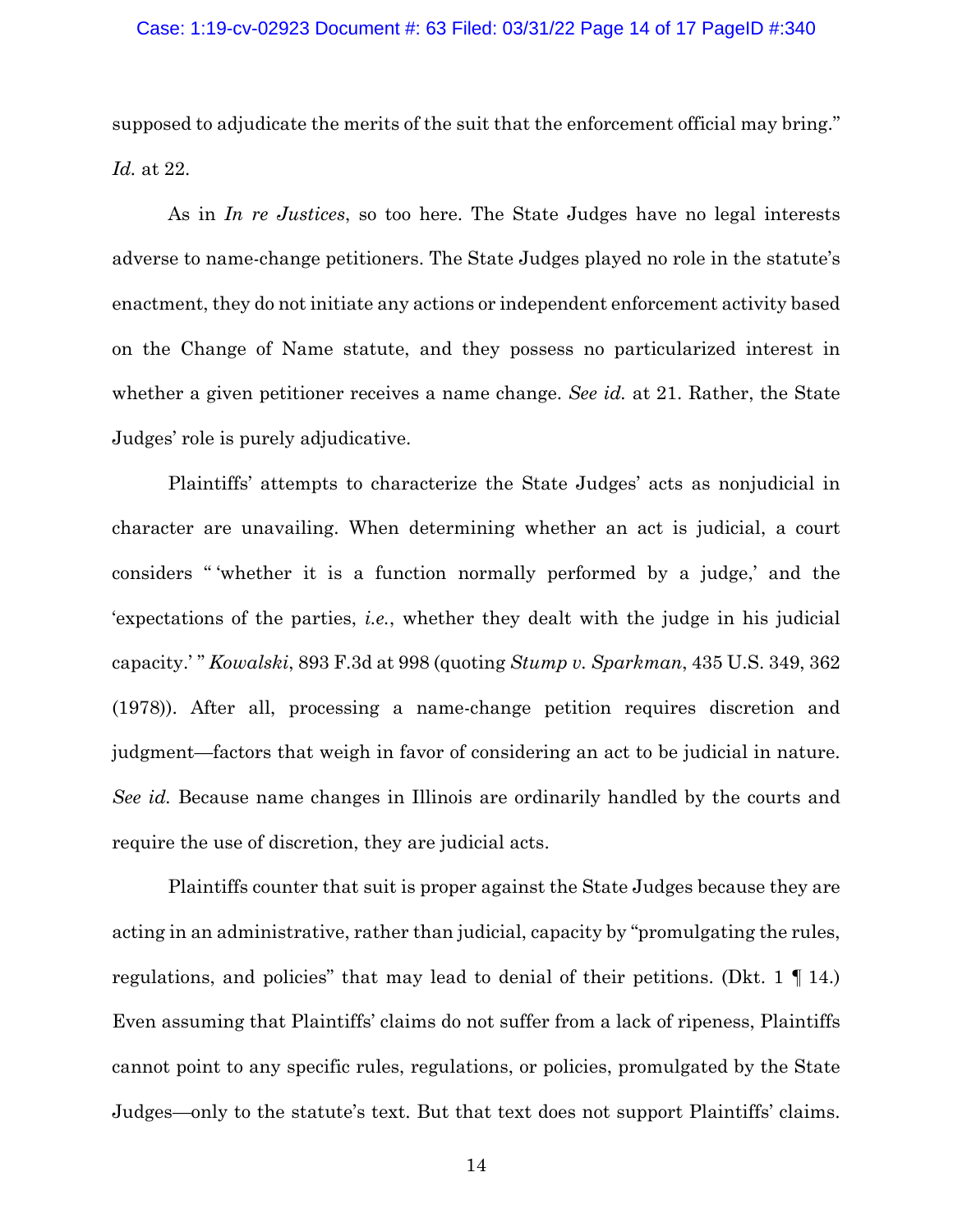### Case: 1:19-cv-02923 Document #: 63 Filed: 03/31/22 Page 15 of 17 PageID #:341

On the contrary, the Change of Name statute explains that "[i]f it appears to the court that the conditions and requirements under this Article have been complied with and that there is no reason why the prayer should not be granted, the court, by an order to be entered of record, may direct and provide that the name of that person be changed in accordance with the prayer in the petition." 735 ILCS 5/21-101(d).

A recent decision of the Supreme Court further highlights the infirmity of Plaintiffs' effort to sue the State Judges. In *Whole Women's Health*, the Supreme Court declined to allow plaintiffs to continue their suit seeking injunctive relief against what would have eventually included "certification of a class including all Texas state-court judges and clerks and defendants." 142 S. Ct. at 531–32. The Court clarified that the *Ex parte Young* exception "does not normally permit federal courts to issue injunctions against state-court judges or clerks." *Id.* at 532. That is because "those individuals do not enforce state laws as executive officials might; instead, they work to resolve disputes between parties. If a state court errs in its rulings, too, the traditional remedy has been some form of appeal, including to this [Supreme] Court, not the entry of an *ex ante* injunction preventing the state court from hearing cases." Id. Indeed, as the Court explained, "the state-court judges who decide [disputes] generally are not" sufficiently adverse to the party who brought the case such as to create an actual controversy. *Id.* Put another way, no " 'case or controversy' exists 'between a judge who adjudicates claims under a statute and a litigant who attacks the constitutionality of the statute.' " *Id.* (quoting *Pulliam v. Allen*, 466 U. S. 522, 538, n.18 (1984)).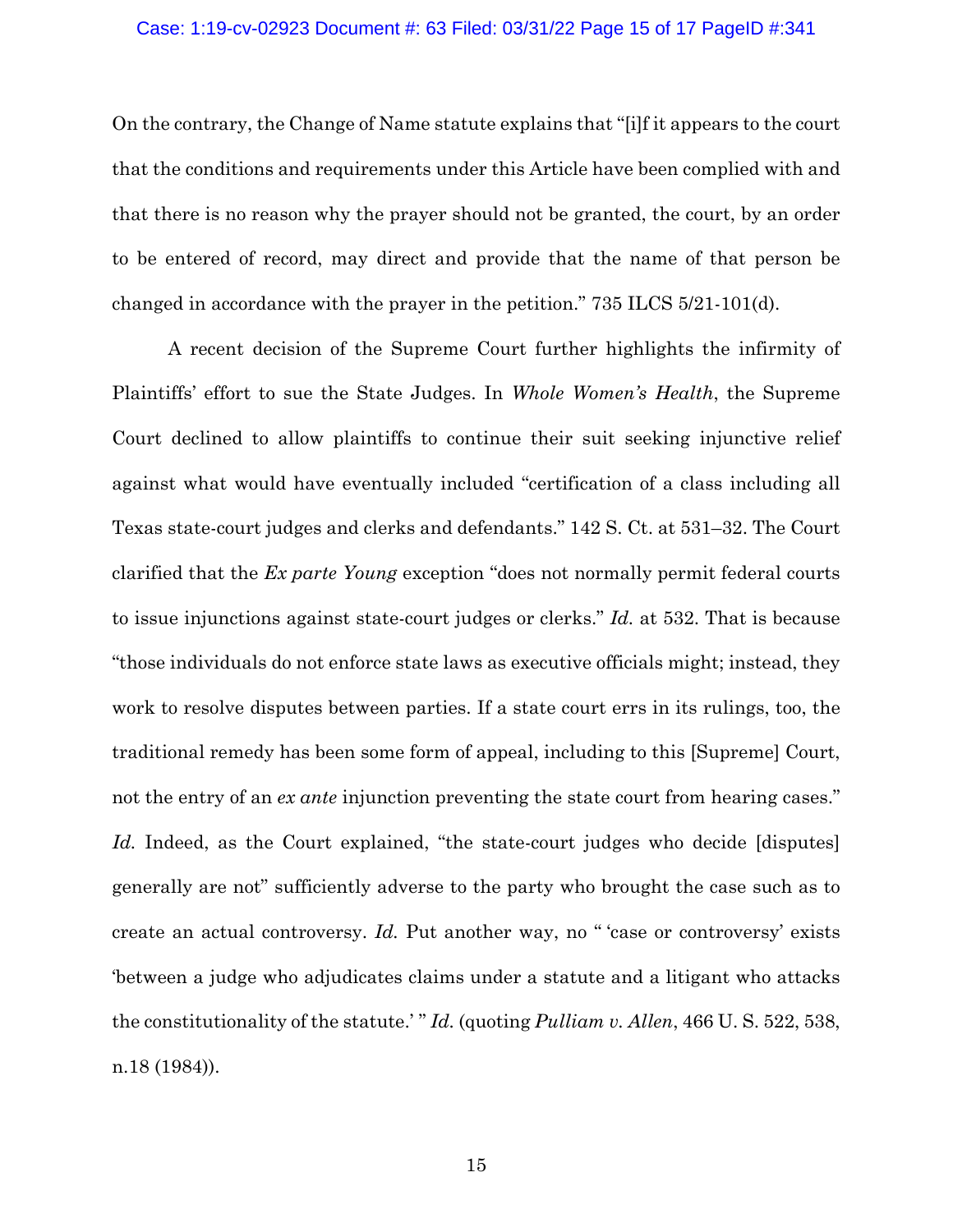More broadly, the principle of comity between distinct state and federal judicial branches suggests that a federal court should not lightly require a state judge to stand as a defendant to a federal suit challenging a state law the judge is bound to apply let alone to compel that judge, through an injunction, not to apply the law as enacted. *See*, *e.g.*, *Younger v. Harris*, 401 U.S. 37, 44 (1971) (The concept of "Our Federalism" represents "a system in which . . . the National Government, anxious though it may be to vindicate and protect federal rights and federal interests, always endeavors to do so in ways that will not unduly interfere with the legitimate activities of the States."); *see also Ex parte Young*, 209 U.S. at 180 ("[A]n injunction against a state court would be a violation *of the whole scheme of our government*."). That is especially so when Plaintiffs have made no showing that the courts of Illinois, if presented with the same substantive constitutional arguments Plaintiffs seek to advance here, would not pay diligent and careful heed to those arguments. *See*, *e.g.*, *Zurich Am. Ins. Co. v. Superior Ct. for State of Cal.*, 326 F.3d 816, 827–28 (7th Cir. 2003) ("[G]iven principles of comity, we cannot lightly assume that a state court would disregard federal law."). And although parties are free to choose a federal forum over a state one for wholly subjective reasons, that choice can be effective only when the plaintiff can establish that the federal forum has jurisdiction over the controversy. In this case, Plaintiffs have sought relief against the State Judges that this Court is not empowered to provide. Accordingly, the State Judges' motion to dismiss is granted.

 $\star$  \*  $\star$  \*  $\star$ 

In the end, this case presents important substantive questions, but they are questions this Court cannot lawfully adjudicate. Relying on Judge Wood's dissent in